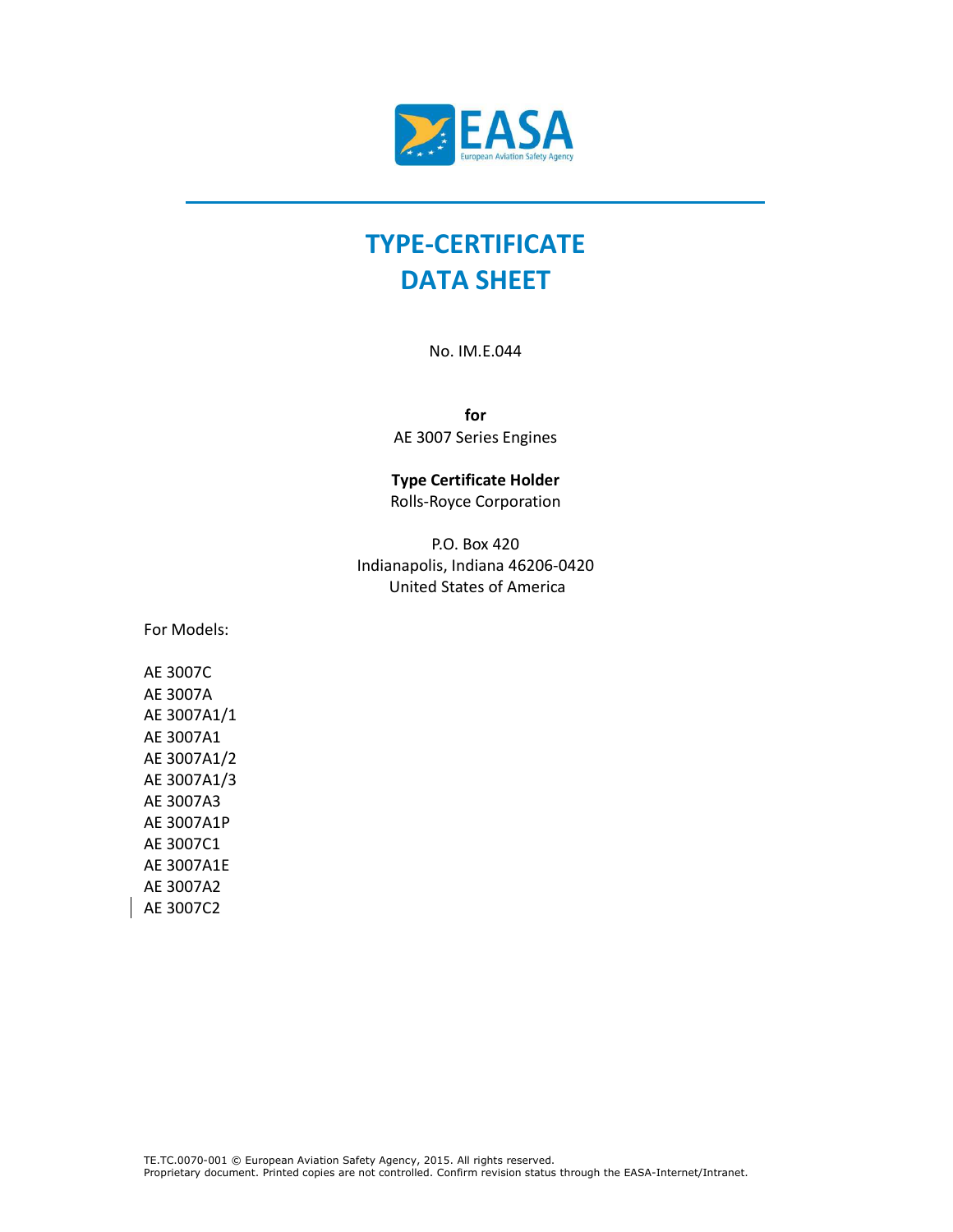Issue: 04 Date: 05 May 2015



TE.CERT.00052-001 © European Aviation Safety Agency, 2015. All rights reserved. ISO9001 Certified. Page 2 of 15 Proprietary document. Copies are not controlled. Confirm revision status through the EASA-Internet/Intranet.

An agency of the European Union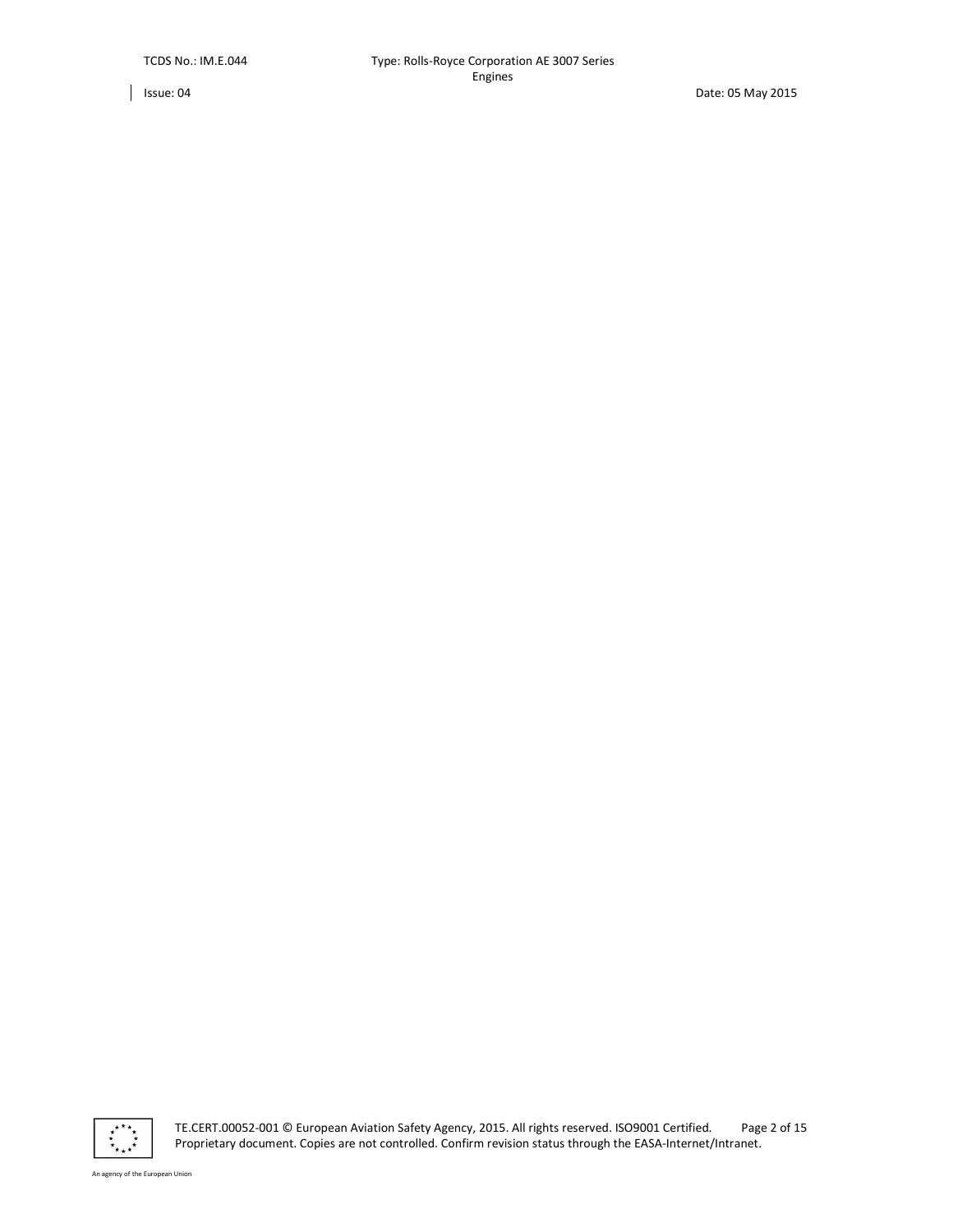Issue: 04 Date: 05 May 2015

Intentionally left blank



TE.CERT.00052-001 © European Aviation Safety Agency, 2015. All rights reserved. ISO9001 Certified. Page 3 of 15 Proprietary document. Copies are not controlled. Confirm revision status through the EASA-Internet/Intranet.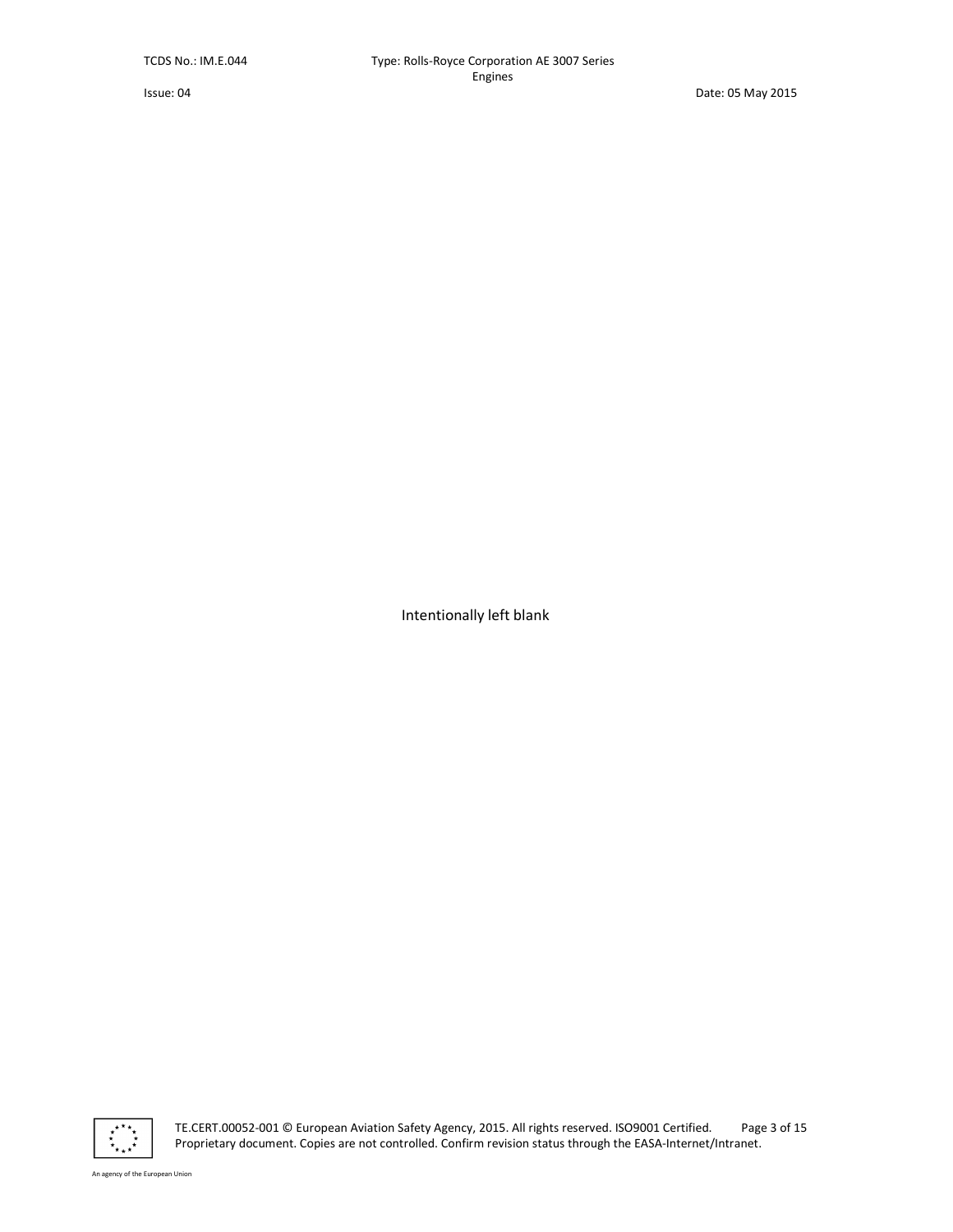Issue: 04

# **TABLE OF CONTENTS**

| 2. Reference Date for determining the applicable airworthiness requirements 6 |  |
|-------------------------------------------------------------------------------|--|
|                                                                               |  |
|                                                                               |  |
|                                                                               |  |
|                                                                               |  |
|                                                                               |  |
|                                                                               |  |
|                                                                               |  |
|                                                                               |  |
|                                                                               |  |
|                                                                               |  |
|                                                                               |  |
|                                                                               |  |
|                                                                               |  |
|                                                                               |  |
|                                                                               |  |
|                                                                               |  |
|                                                                               |  |
|                                                                               |  |
|                                                                               |  |
|                                                                               |  |
|                                                                               |  |
|                                                                               |  |
| $\bullet$                                                                     |  |
|                                                                               |  |
|                                                                               |  |
|                                                                               |  |
|                                                                               |  |
|                                                                               |  |
|                                                                               |  |
|                                                                               |  |
|                                                                               |  |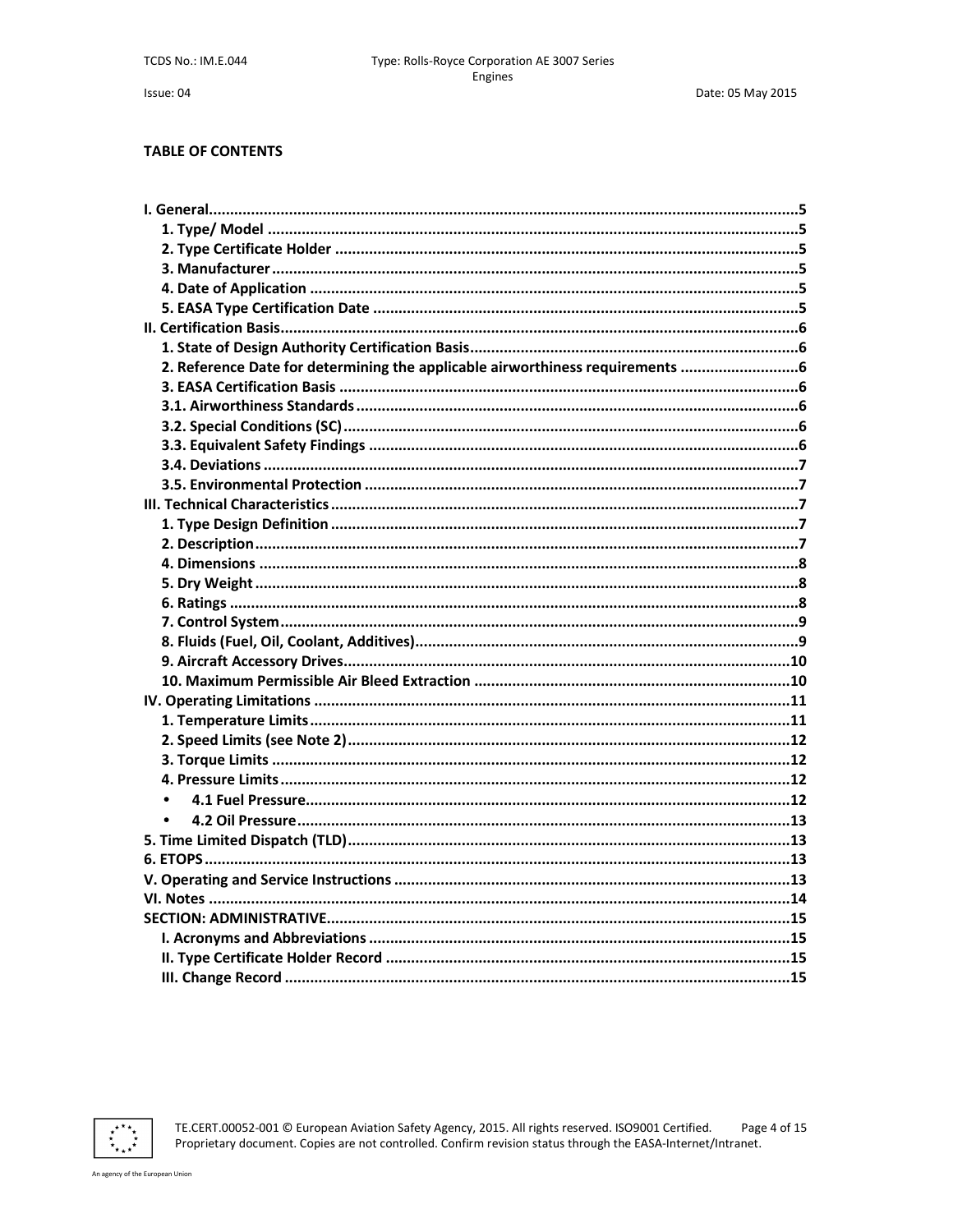# **I. General**

# **1. Type/ Model**

Type: AE 3007 Models: AE 3007C, AE 3007A, AE 3007A1/1, AE 3007A1, AE 3007A1/2, AE 3007A1/3, AE 3007A3, AE 3007A1P, AE 3007C1, AE 3007A1E, AE 3007A2, AE 3007C2

# **2. Type Certificate Holder**

Rolls-Royce Corporation P.O. Box 420 Indianapolis, Indiana 46206-0420 United States of America

# **3. Manufacturer**

Rolls-Royce Corporation P.O. Box 420 Indianapolis, Indiana 46206-0420 United States of America

#### **4. Date of Application**

| AE 3007A & AE 3007C       | 14 June 1991      |
|---------------------------|-------------------|
| AE 3007A3                 | 20 October 1997   |
| AE 3007A1/1 & AE 3007A1/2 | 13 May 1998       |
| AE 3007A1                 | 17 June 1998      |
| AE 3007A1P                | 22 January 1999   |
| AE 3007A1/3               | 18 February 1999  |
| AE 3007A1E                | 05 February 2001  |
| AE 3007C1                 | 15 March 2001     |
| AE 3007A2                 | 29 September 2009 |
| AE 3007C2                 | 21 May 2014       |

#### **5. EASA Type Certification Date**

| AE 3007A & AE 3007C     | 16 May 1997       |
|-------------------------|-------------------|
| AE 3007A1/1             | 28 September 1998 |
| AE 3007A1 & AE 3007A1/2 | 04 March 1999     |
| AE 3007A3 & AE 3007A1/3 | 21 October 1999   |
| AE 3007A1P              | 02 April 2001     |
| AE 3007C1               | 29 March 2002     |
| AE 3007A1E              | 15 July 2003      |
| AE 3007A2               | 20 July 2010      |
| AE 3007C2               | 05 May 2015       |



TE.CERT.00052-001 © European Aviation Safety Agency, 2015. All rights reserved. ISO9001 Certified. Page 5 of 15 Proprietary document. Copies are not controlled. Confirm revision status through the EASA-Internet/Intranet.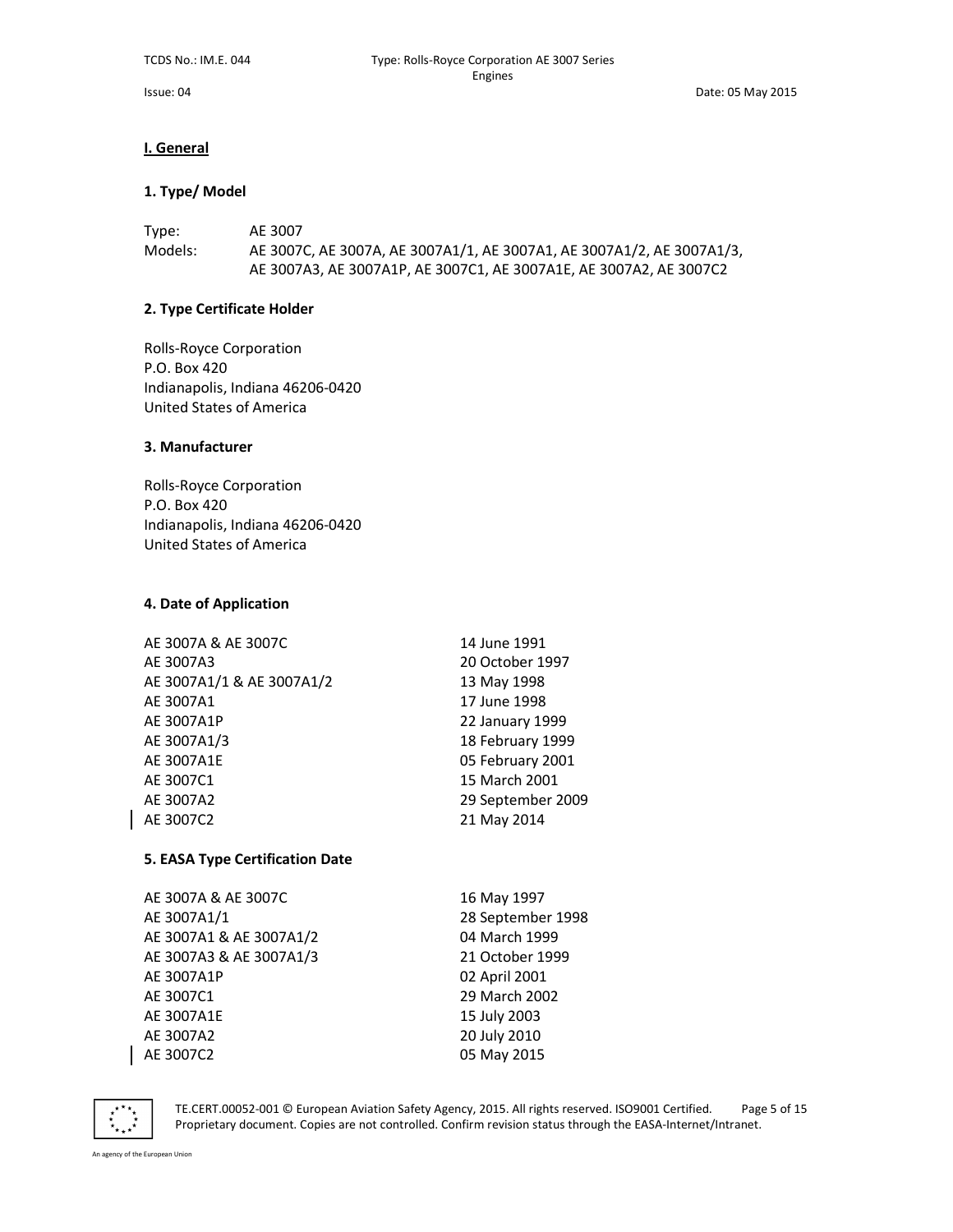(EASA Type Certification for the AE 3007C, AE 3007A, AE 3007A1/1, AE 3007A1, AE 3007A1/2, AE 3007A1/3, AE 3007A3, AE 3007A1P, AE 3007C1 and AE 3007A1E engine models is granted, in accordance with Article 2a paragraph 1(a) of EU Commission Regulation EC 375/2007 amending EU Commission Regulation 1702/2003, based on one or more EU member state approvals, following a JAA Certification process prior to 28 September 2003.)

# **II. Certification Basis**

#### **1. State of Design Authority Certification Basis**

Refer to FAA ETCDS TE6CH

#### **2. Reference Date for determining the applicable airworthiness requirements**

| All models except AE 3007A2 and AE 3007C2 | 24 May 1992       |
|-------------------------------------------|-------------------|
| AE 3007A2                                 | 24 September 2009 |
| AE 3007C2                                 | 11 October 2010   |

#### **3. EASA Certification Basis**

#### **3.1. Airworthiness Standards**

JAR-E Change 8, Effective 4 May 1990 plus Orange Paper E/91/1 dated 27 May 1991 and JAR-E 850 from JAR-E Change 9 effective 21 October 1994 for the models AE 3007C, AE 3007A and AE 3007A1/1 only

JAR-E Change 9 effective 21 October 1994 for the models AE 3007A1/2, AE 3007A, AE 3007A3, AE 3007C1, AE 3007A1/3, AE 3007A1P and AE 3007A1E only

JAR-E Change 9, effective 21 October 1994, for all requirements except E 525, E 650, E 780, E 790, E 800, E 810 and E 840 plus CS-E Amendment 2, effective 11 December 2009, for the requirements E 525, E 650, E 780, E 790, E 800, E 810 and E 840 for the AE 3007A2 model only

JAR-E Change 9, effective 21 October 1994, for all requirements except E 525, E 640, E 650, E 780, E 790, E 800, E 810 and E 840 plus CS-E Amendment 3, effective 23 December 2010, for the requirements E 525, E 640, E 650, E 780, E 790, E 800, E 810 and E 840 for the AE 3007C2 model only

# **3.2. Special Conditions (SC)**

SC1 – Ingestion of Rain for all models except AE 3007A2 and AE 3007C2 SC2 – Ingestion of Hail for all models except AE 3007A2 and AE 3007C2

Note: For the AE 3007A1E model SC1 consists of the requirements of JAR-E 790 Change 10

#### **3.3. Equivalent Safety Findings**

JAR-E 640 Strength for all models except AE 3007C2



TE.CERT.XXXXX-001 © European Aviation Safety Agency, 2015. All rights reserved. ISO9001 Certified. Page 6 of 15 Proprietary document. Copies are not controlled. Confirm revision status through the EASA-Internet/Intranet.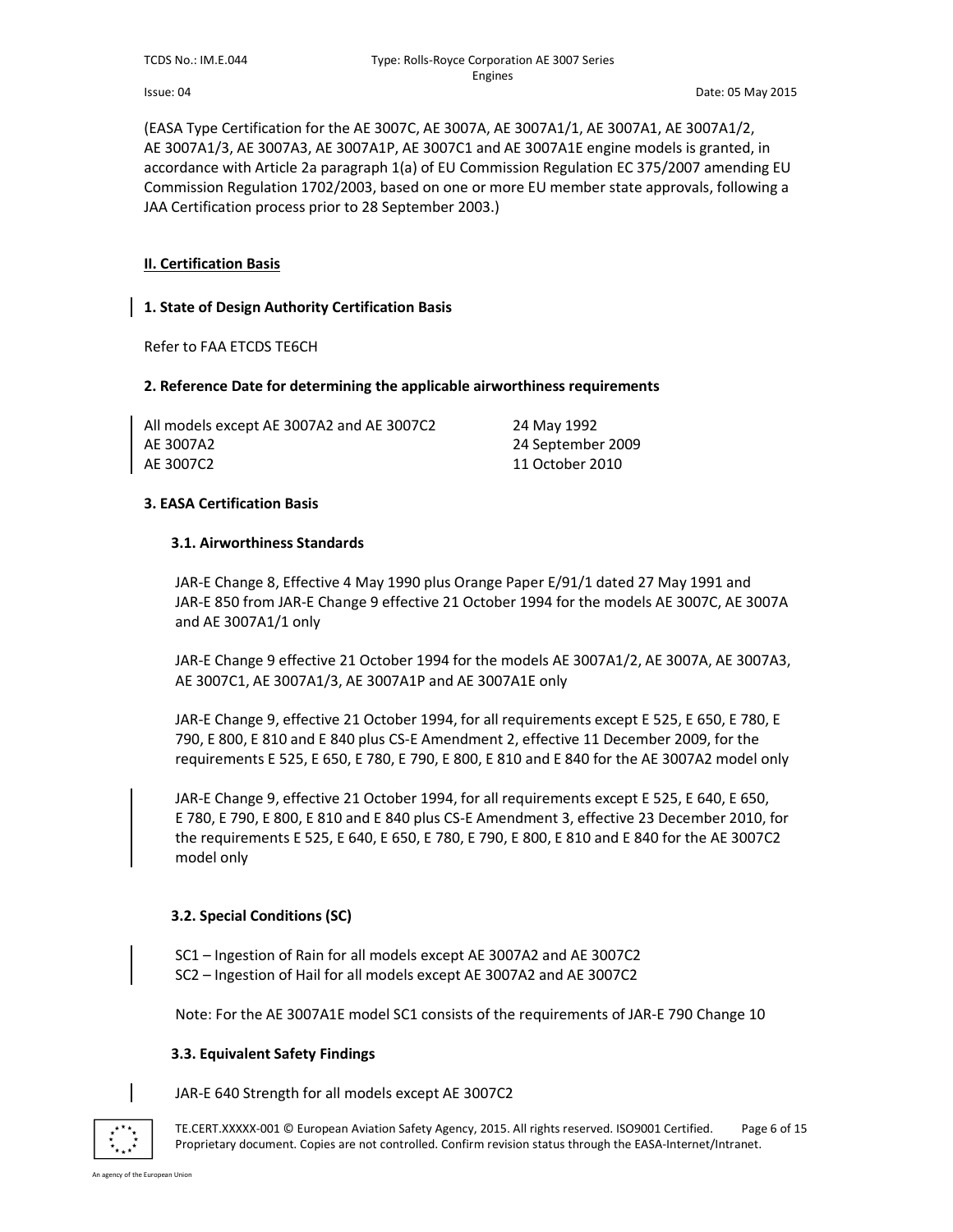JAR-E 840 Compressor and Turbine Rotor Integrity Tests for all models except AE 3007A2 and AE 3007C2

JAR-E 890 Thrust Reverser Tests (for models AE 3007A, AE 3007A1/1, AE 3007A1, AE 3007A1/2, AE 3007A1/3, AE 3007A3, AE 3007A1P, AE 3007A1E, AE 3007A2 and AE 3007C2 only)

JAR-E 740 Endurance Test (for model AE 3007A1E only)

#### **3.4. Deviations**

None

#### **3.5. Environmental Protection**

CS-34 Issue 17.10.2003; ICAO Annex 16, Volume II (Second Edition, including Amendment 4), Part III, Chapter 2.3.2, c) (CAEP/4) for model AE 3007A1/2

CS-34 Issue 17.10.2003; ICAO Annex 16, Volume II (Third Edition, including Amendment 7), Part III, NOx levels in accordance with Part III, Chapter 2, 2.3.2, e) (CAEP/8) for all models except AE 3007A1/2

#### **III. Technical Characteristics**

#### **1. Type Design Definition**

| AE 3007C:    | Top Assembly Drawing P/N 23057202 plus Service Bulletin AE 3007C-72-037  |
|--------------|--------------------------------------------------------------------------|
|              |                                                                          |
| AE 3007A:    | Top Assembly Drawing P/N 23054002 plus Service Bulletin AE 3007A-72-025  |
| AE 3007A1/1: | Top Assembly Drawing P/N 23070002                                        |
| AE 3007A1:   | Engine Assembly Drawing P/N 23070991 as included in Parts List No. 3705  |
| AE 3007A1/2: | Engine Assembly Drawing P/N 23070443 as included in Parts List No. 3706  |
| AE 3007A1/3: | Engine Assembly Drawing P/N 23070402 as included in Parts List No. 3714  |
| AE 3007A3:   | Engine Assembly Drawing P/N 23070412 as included in Parts List No. 3707  |
| AE 3007A1P:  | Engine Assembly Drawing P/N 23070401 as included in Parts List No. 3710  |
| AE 3007C1:   | Engine Assembly Drawing P/N 23074408 as included in Parts List No. 3730  |
| AE 3007A1E:  | Engine Assembly Drawing P/N 23074862 as included in Parts List No. 3728  |
| AE 3007A2:   | Engine Assembly Drawing P/N 23087636 as included in Parts List No. 10023 |
| AE 3007C2:   | Engine Assembly Drawing P/N 23090589 as included in Parts List No. 10039 |

# **2. Description**

Direct drive turbofan engine of modular design. Incorporates a single stage fan, a 14-stage axial compressor with 6 stages of variable vanes (including inlet guide vanes), an annular combustion chamber, a two-stage high pressure turbine and a 3-stage low pressure turbine. The accessory gearbox is mounted at the bottom of the engine. The engine is equipped with two single channel Full Authority Digital Engine Control (FADEC) System units which are mounted in the aircraft. The engine features fore and aft mounting provisions, which allow either underwing pylon or aft fuselage mounting installation. The following table highlights differences between the models:



TE.CERT.XXXXX-001 © European Aviation Safety Agency, 2015. All rights reserved. ISO9001 Certified. Page 7 of 15 Proprietary document. Copies are not controlled. Confirm revision status through the EASA-Internet/Intranet.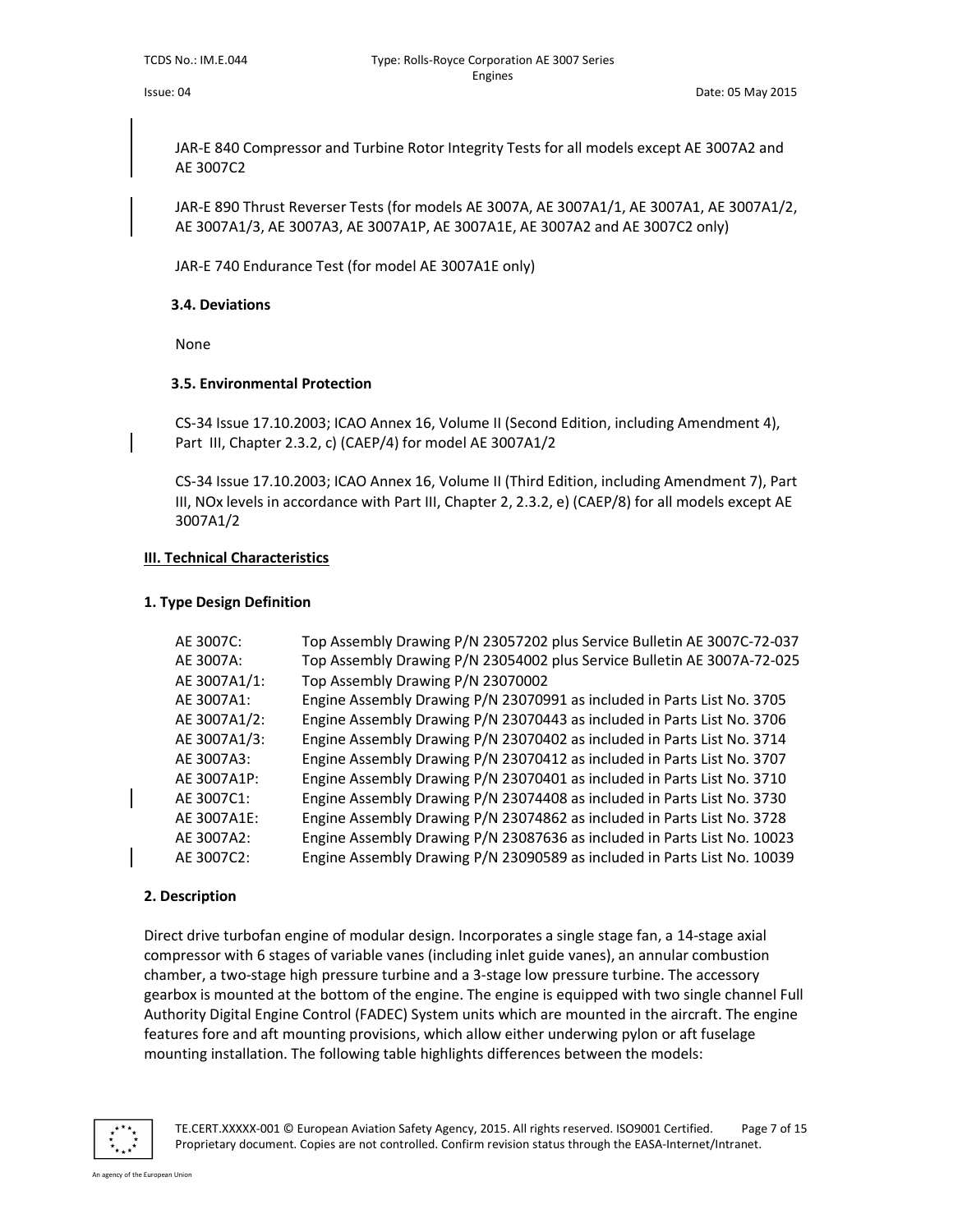|                                                | All models<br>except<br>AE 3007C,<br>AE 3007C1,<br>AE 3007A2 and<br>AE 3007C2 models | AE 3007C<br>and AE 3007C1  | AE 3007A2                | AE 3007C2                |
|------------------------------------------------|--------------------------------------------------------------------------------------|----------------------------|--------------------------|--------------------------|
| Fan blades                                     | P/N 23061623<br>(Type IV)                                                            | P/N 23060567<br>(Type III) | P/N 23089091<br>(Type X) | P/N 23089091<br>(Type X) |
| High<br>Pressure<br>Compressor<br>bleed        | $9th$ stage                                                                          | $8th$ stage                | $9th$ stage              | $8th$ stage              |
| Fan bypass<br>bleed                            | Yes                                                                                  | No.                        | Yes                      | No.                      |
| Rear mount<br>support ring                     | Fixed position                                                                       | Rotatable position         | Fixed position           | Fixed position           |
| Fuel flow<br>meter,<br>Rolls-Royce<br>supplied | Yes                                                                                  | No.                        | Yes                      | No.                      |

#### **3. Equipment**

The engine is certified for use with an operable Thrust Reverser Unit. The Thrust Reverser Unit does not form part of the engine Type Design and is certified as part of the aircraft Type Design (see also Note 7).

#### **4. Dimensions**

| Overall Length: | 2.92 m (115.08 inches) |
|-----------------|------------------------|
| Overall Height: | 1.41 m (55.70 inches)  |
| Overall Width:  | 1.17 m (46.14 inches)  |

#### **5. Dry Weight**

| AE 3007C                                       | 732.1 kg (1614 lbs) |
|------------------------------------------------|---------------------|
| AE 3007A, AE 3007A1/1, AE 3007A1/2, AE 3007A1, | 751.6 kg (1657 lbs) |
| AE 3007A1/3, AE 3007A3, AE 3007A1P, AE 3007A1E |                     |
| AE 3007C1                                      | 733.5 kg (1617 lbs) |
| AE 3007A2                                      | 762.5 kg (1681 lbs) |
| AE 3007C2                                      | 744.4 kg (1641 lbs) |

Values for dry weight include Rolls-Royce supplied engine build-up components.

# **6. Ratings**

The engine ratings are based on the following criteria:

- Sea level static, 1.01 bar (29.92 in Hg).
- 100% inlet pressure recovery for all models except AE 3007C, AE 3007C1 and AE 3007C2 and typical inlet pressure recovery for the models AE 3007C, AE 3007C1 and AE 3007C2.
- Exhaust nozzle area of 0.4323 m2 (670.1 in2) for all models except AE 3007C, AE 3007C1 and AE 3007C2 and exhaust nozzle area of 0.4193 m2 (650 in2) for the models AE 3007C, AE 3007C1 and AE 3007C2.
- Zero percent relative humidity.
- No inlet air distortion.



TE.CERT.XXXXX-001 © European Aviation Safety Agency, 2015. All rights reserved. ISO9001 Certified. Page 8 of 15 Proprietary document. Copies are not controlled. Confirm revision status through the EASA-Internet/Intranet.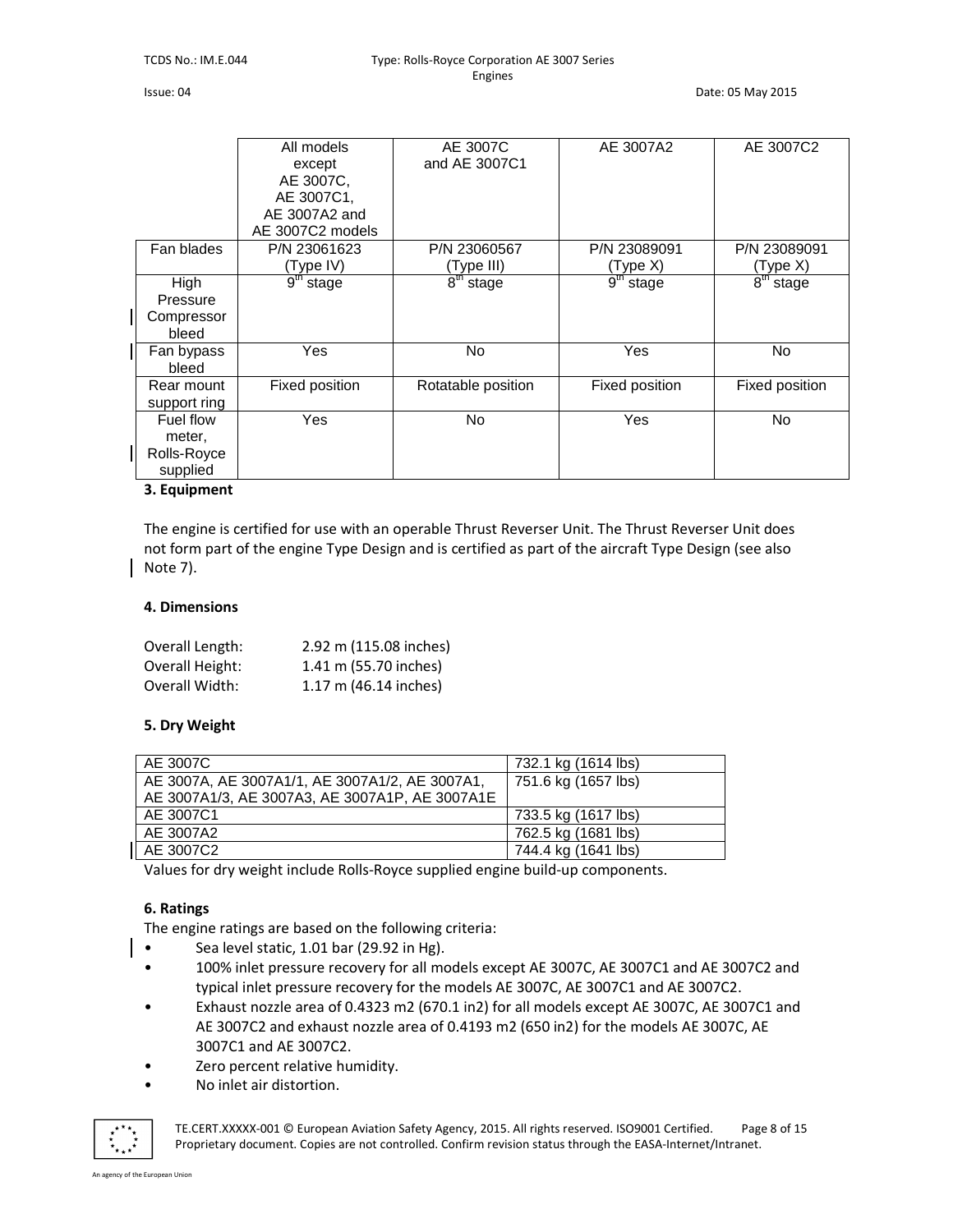Issue: 04 Date: 05 May 2015

- No customer bleed extraction.
- No anti-ice airflow.
- No external power extraction.

|                       | <b>Static Thrust</b> |                           |                            |
|-----------------------|----------------------|---------------------------|----------------------------|
| Model                 | Take-Off (5 min.)    | <b>Maximum Continuous</b> | <b>Flat Rated</b>          |
| AE 3007C              | 28.65 kN (6442 lbf)  | 28.65 kN (6442 lbf)       | $ISA+15^{\circ}C$          |
| AE 3007A, AE 3007A1/1 | 33.71 kN (7580 lbf)  | 30.33 kN (6820 lbf)       | $ISA+15^{\circ}C$          |
| AE 3007A1/2           | 33.71 kN (7580 lbf)  | 30.33 kN (6820 lbf)       | $ISA+23°C$                 |
| AE 3007A1             | 33.71 kN (7580 lbf)  | 30.33 kN (6820 lbf)       | $ISA+30^{\circ}C$          |
| AE 3007A1/3           | 33.71 kN (7580 lbf)  | 30.33 kN (6820 lbf)       | $ISA+30^{\circ}C$          |
| AE 3007A3             | 32.02 kN (7201 lbf)  | 30.33 kN (6820 lbf)       | $ISA+15^{\circ}C$          |
| AE 3007A1P            | 37.08 kN (8338 lbf)  | 30.33 kN (6820 lbf)       | $ISA+19^{\circ}C$          |
| AE 3007C1             | 30.08 kN (6764 lbf)  | 30.08 kN (6764 lbf)       | $ISA+15^{\circ}C$          |
| AE 3007A1E            | 39.67 kN (8917 lbf)  | 32.65 kN (7339 lbf)       | ISA+19°C (Take-Off)        |
|                       |                      |                           | ISA+30°C (Max.Continuous)  |
| AE 3007A2             | 41.99 kN (9440 lbf)  | 36.02 kN (8097 lbf)       | ISA+15°C (Take-Off)        |
|                       |                      |                           | ISA+20°C (Max. Continuous) |
| AE 3007C2             | 31.32 kN (7042 lbf)  | 31.32 kN (7042 lbf)       | $ISA+15^{\circ}C$          |

#### **7. Control System**

One Goodrich Fuel Pump and Metering Unit (FPMU), one Compressor Variable Geometry (CVG) Actuator and two Goodrich Full Authority Digital Electronic Control (FADEC) Assembly units.

#### **8. Fluids (Fuel, Oil, Coolant, Additives)**

| <b>Fuel Specifications:</b> | MIL-DTL-5624, NATO F-40 (JP-4) and NATO F-44 (JP-5)<br>MIL-DTL-83133, NATO F-34 (JP-8) and NATO F-35<br>ASTM-D-1655, Jet A and A1<br>ASTM-D-6615, Jet B<br>GOST 10227-86, TS-1 and RT<br>GB6537-94, RP-3<br>GB6537-2006 No. 3<br>GSTU 32.00149943.011-99, TC-1<br>GSTU 320.00149943.007-97, PT |
|-----------------------------|------------------------------------------------------------------------------------------------------------------------------------------------------------------------------------------------------------------------------------------------------------------------------------------------|
|                             | Refer to the engine installation manual for approved fuel additives                                                                                                                                                                                                                            |
| Oil Specifications:         | MIL-PRF-23699F and subsequent or MIL-PRF-7808L (below -<br>40°C/40°F) and subsequent                                                                                                                                                                                                           |
|                             | Refer to the engine Operations Manual for approved oils.                                                                                                                                                                                                                                       |



TE.CERT.XXXXX-001 © European Aviation Safety Agency, 2015. All rights reserved. ISO9001 Certified. Page 9 of 15 Proprietary document. Copies are not controlled. Confirm revision status through the EASA-Internet/Intranet.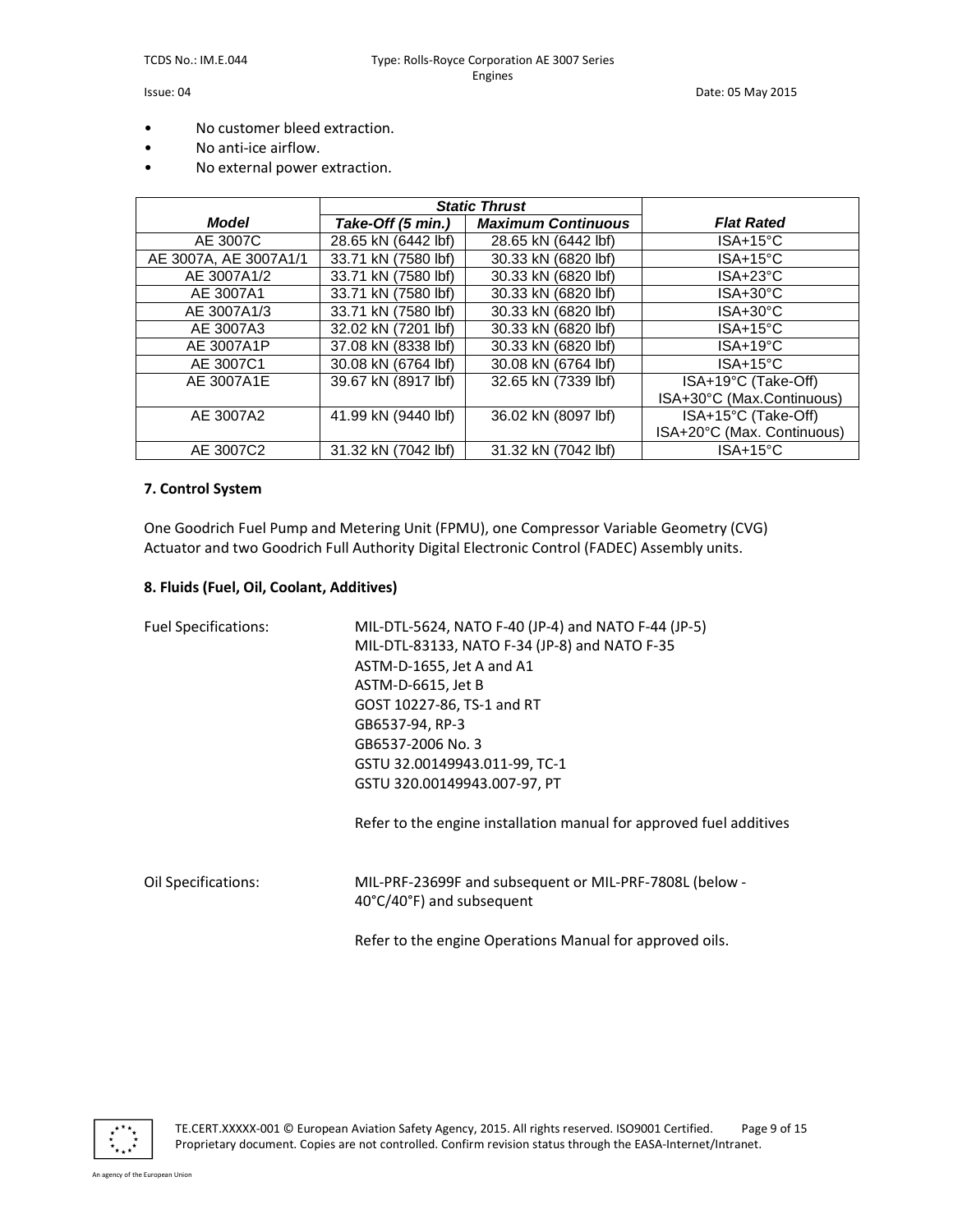# **9. Aircraft Accessory Drives**

| <b>Drive</b>                                                                                                                                                                                                                 | <b>Rotation</b> | <b>Speed</b><br>Ratio<br>to Gas<br><b>Generator</b> | <b>Normal</b><br>Load*<br>kW(HP) | Cyclic*<br>Overload<br>kW(HP) | Failure*<br>Overload<br>kW(HP) | <b>Maximum</b><br><b>Shear</b><br><b>Torque</b><br>Nm(in.lb) | Max<br>Overhung<br>Nm(in.lb) |
|------------------------------------------------------------------------------------------------------------------------------------------------------------------------------------------------------------------------------|-----------------|-----------------------------------------------------|----------------------------------|-------------------------------|--------------------------------|--------------------------------------------------------------|------------------------------|
| Generator 1                                                                                                                                                                                                                  | $CW^{**}$       | 0.745:1                                             | 17.5<br>(23.5)                   | 32.4<br>(43.5)                | 32.4<br>(43.5)                 | 180.8<br>(1600)                                              | 33.9<br>(300)                |
| Generator 2                                                                                                                                                                                                                  | $CW^{**}$       | 0.745:1                                             | 17.5<br>(23.5)                   | 32.4<br>(43.5)                | 32.4<br>(43.5)                 | 180.8<br>(1600)                                              | 33.9<br>(300)                |
| Hydraulic<br>Pump                                                                                                                                                                                                            | $CW^{**}$       | 0.473:1                                             | 9.7<br>(13)                      | 27.8<br>(37.3)                | 31.3<br>(42)                   | 207.9<br>(1840)                                              | 18<br>(160)                  |
| *: The maximum total accessory power extraction for all thrust settings and flight conditions is 44.7 kW (60)<br>HP). An overload limit of 59.7 kW (80 HP) is permitted for a period of 5 minutes at all thrust settings and |                 |                                                     |                                  |                               |                                |                                                              |                              |

all flight conditions below 45000 ft. Cyclic overload is defined as 5 minutes per one hour of operation. Failure overload is defined as 1 minute per 10000 hours of operation. \*\*: CW=Clockwise when looking at mounting pad

# **10. Maximum Permissible Air Bleed Extraction**

|                                                       | Model                                   |               |                                                                                              |                                |
|-------------------------------------------------------|-----------------------------------------|---------------|----------------------------------------------------------------------------------------------|--------------------------------|
| <b>Bleed Location</b>                                 | AE 3007C,<br>AE 3007C1 and<br>AE 3007C2 | AE 3007A      | AE 3007A1/1,<br>AE 3007A1/2,<br>AE 3007A1,<br>AE 3007A1/3,<br>AE 3007A3<br>and<br>AE 3007A1P | AE 3007A1E<br>And<br>AE 3007A2 |
| Compressor, $\overline{8}^{\text{th}}$ Stage (%)      | 7.0                                     | N/A           | N/A                                                                                          | N/A                            |
| Compressor, 9 <sup>th</sup> Stage (%)                 | N/A                                     | 8.5           | 7.9                                                                                          | 6.9                            |
| Compressor, 14 <sup>th</sup> Stage (%)                | 12.0                                    | 10.5          | 9.3                                                                                          | 9.6                            |
| Fan bypass                                            | N/A                                     | $40.8$ kg/min | $40.8$ kg/min                                                                                | $40.8$ kg/min                  |
| Maximum permissible total<br>bleed air extraction (%) | 17.5                                    | 18.0          | 16.5                                                                                         | 16.0                           |



TE.CERT.XXXXX-001 © European Aviation Safety Agency, 2015. All rights reserved. ISO9001 Certified. Page 10 of 15 Proprietary document. Copies are not controlled. Confirm revision status through the EASA-Internet/Intranet.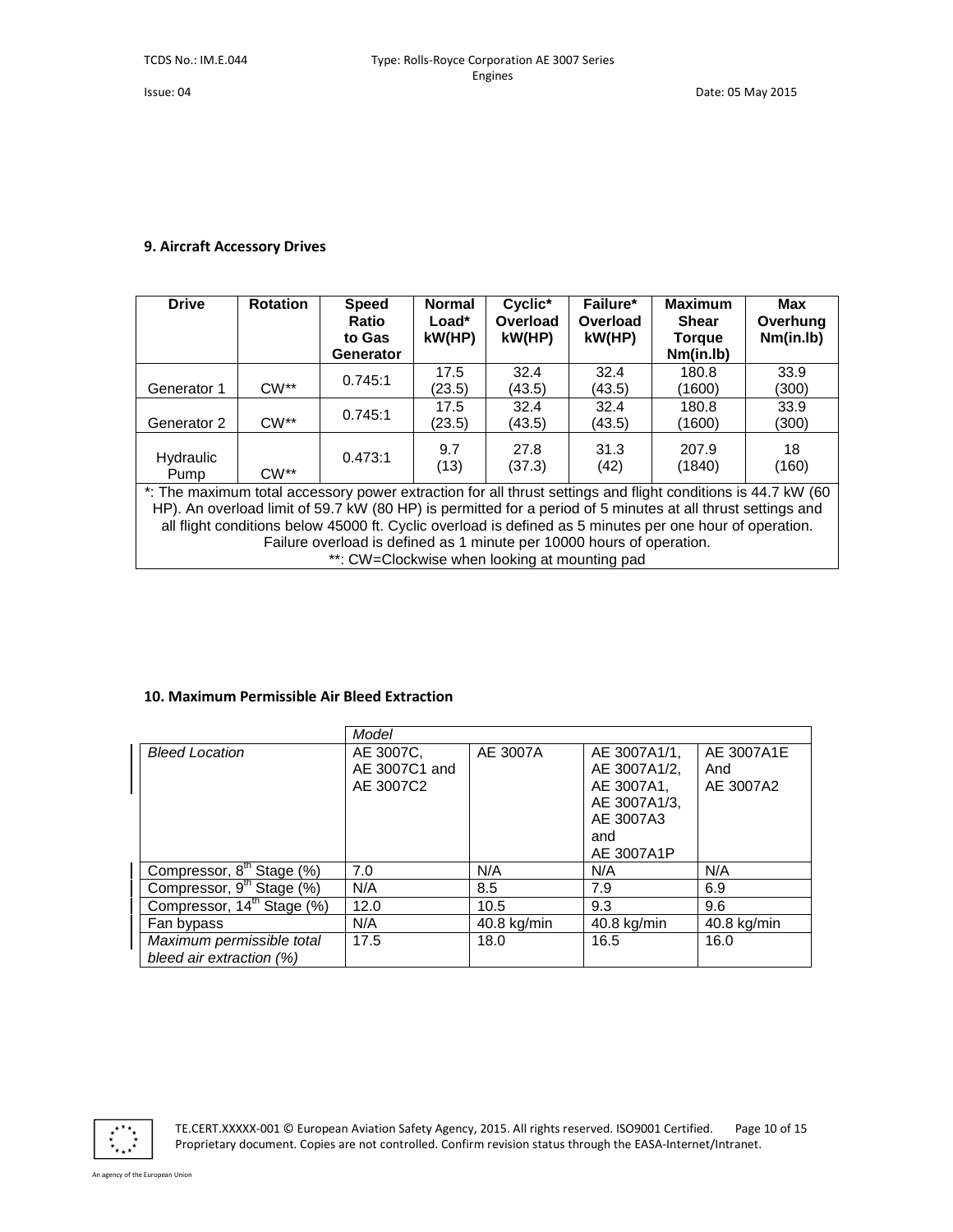#### **IV. Operating Limitations**

# **1. Temperature Limits**

Measured Interstage Turbine Temperature (same as T4.5 and ITT), °C(°F):

| Models                                                                                                   | Take-Off     | Take-Off    | Maximum    | <b>Starting</b> |
|----------------------------------------------------------------------------------------------------------|--------------|-------------|------------|-----------------|
|                                                                                                          | (90 seconds) | (5 minutes) | Continuous |                 |
| AE 3007C                                                                                                 | N/A          | 888 (1630)  | 850 (1562) | 800 (1472)      |
| AE 3007C1                                                                                                | N/A          | 907 (1665)  | 857 (1575) | 800 (1472)      |
| AE 3007A                                                                                                 | N/A          | 921 (1690)  | 871 (1600) | 800 (1472)      |
| AE 3007A1/1                                                                                              | N/A          | 921 (1690)  | 874 (1605) | 800 (1472)      |
| AE 3007A1/2.                                                                                             | N/A          | 948 (1738)  | 900 (1653) | 800 (1472)      |
| AE 3007A3.                                                                                               |              |             |            |                 |
| AE 3007A1.                                                                                               |              |             |            |                 |
| AE 3007A1/3.                                                                                             |              |             |            |                 |
| AE 3007A1P                                                                                               |              |             |            |                 |
| AE 3007A1E*.                                                                                             | 994 (1821)   | 970 (1778)  | 937 (1718) | 800 (1472)**    |
| AE 3007A2*                                                                                               |              |             |            |                 |
| AE 3007C2                                                                                                | N/A          | 899 (1650)  | 867 (1593) | 800 (1472)**    |
| *:For AE 3007A1E and AE 3007A2 models only, ITT may overshoot to a maximum of 994°C(1821°F)              |              |             |            |                 |
| for as long as 90 seconds during the five-minute takeoff period due to the difference in rate of thermal |              |             |            |                 |
| growth between the turbine rotor and the turbine case after the sudden application of high power         |              |             |            |                 |

growth between the turbine rotor and the turbine case after the sudden application of high power. \*\*:The ITT limit of 800°C (1472°F) may be exceeded for up to 5 seconds to a maximum of 850°C (1562°F). This brief ITT overshoot during engine start is an indication of normal control system operation.

# Fuel Pump Inlet Temperature °C(°F):

| Maximum Steady State                                                                  | 57 (135)                                            |
|---------------------------------------------------------------------------------------|-----------------------------------------------------|
| Minimum for take-off                                                                  | $-54$ ( $-65$ )                                     |
| Minimum needed to<br>increase N1 above 40%<br>(engine-indicated fuel<br>temprerature) | 4 (39) for models AE 3007C, AE 3007C1 and AE 3007C2 |

Refer to the relevant Installation Design Manual for recommended additives

#### Oil Inlet Temperature °C(°F)

| Maximum                          | 127 (260)                                       |  |
|----------------------------------|-------------------------------------------------|--|
| Minimum. MIL-PRF-23699F          | $-40(40)$                                       |  |
| Minimum. MIL-PRF-7808L           | $-54$ ( $-65$ )                                 |  |
| Minimum to increase N2 above 83% | 40 (104) for all engine models except AE 3007C, |  |
|                                  | AE 3007C1 and AE 3007C2 engine models           |  |



TE.CERT.XXXXX-001 © European Aviation Safety Agency, 2015. All rights reserved. ISO9001 Certified. Page 11 of 15 Proprietary document. Copies are not controlled. Confirm revision status through the EASA-Internet/Intranet.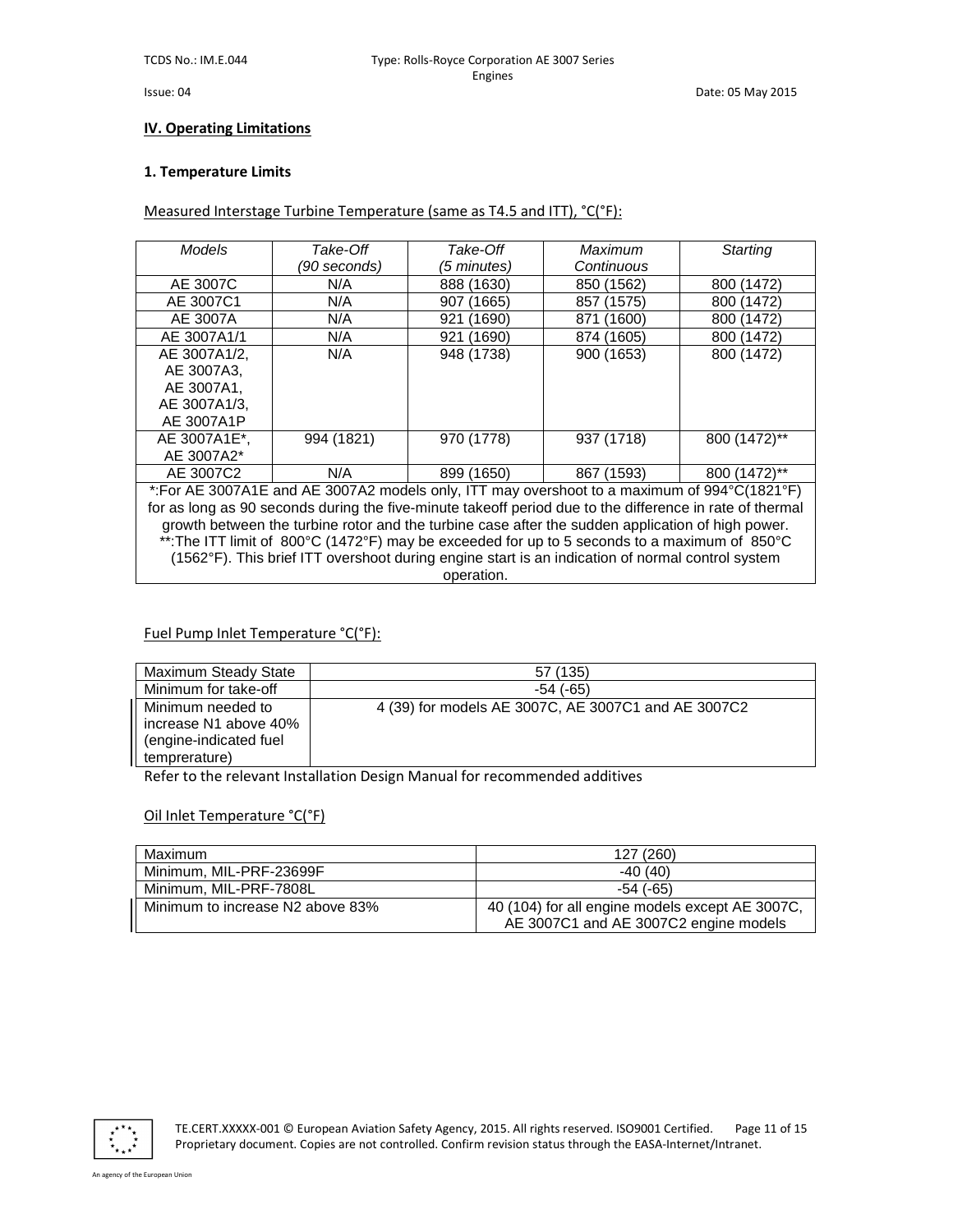# **2. Speed Limits (see Note 2)**

| Models                                                                                       | High Pressure Rotor N2 | Low Pressure Rotor N1 |  |
|----------------------------------------------------------------------------------------------|------------------------|-----------------------|--|
| AE 3007C, AE 3007C1                                                                          | 16123                  | 8700                  |  |
| AE 3007A, AE 3007A1/2,<br>AE 3007A3                                                          | 16270                  | 8700                  |  |
| AE 3007A1, AE 3007A1/1,                                                                      | 16440 or 16667*        | 8700                  |  |
| AE 3007A1/3, AE 3007A1P                                                                      |                        |                       |  |
| AE 3007A1E                                                                                   | 16667                  | 8700                  |  |
| AE 3007A2                                                                                    | 16667                  | 8500                  |  |
| AE 3007C2                                                                                    | 16300                  | 8105                  |  |
| *: These models are cleared to 16667 rpm when specific engine configuration requirements are |                        |                       |  |
| met. Compliance with Service Bulletin AE 3007A-73-090 or equivalent is required. Otherwise,  |                        |                       |  |
| maximum allowable high pressure rotor speed N2 is 16440 rpm.                                 |                        |                       |  |

# **3. Torque Limits**

N/A

# **4. Pressure Limits**

#### • **4.1 Fuel Pressure**

Fuel Inlet Pressure Limits kPa (psig):

- Minimum: Refer to Section 1 of the applicable Installation Design Manual
- Maximum: 379.2 (55)

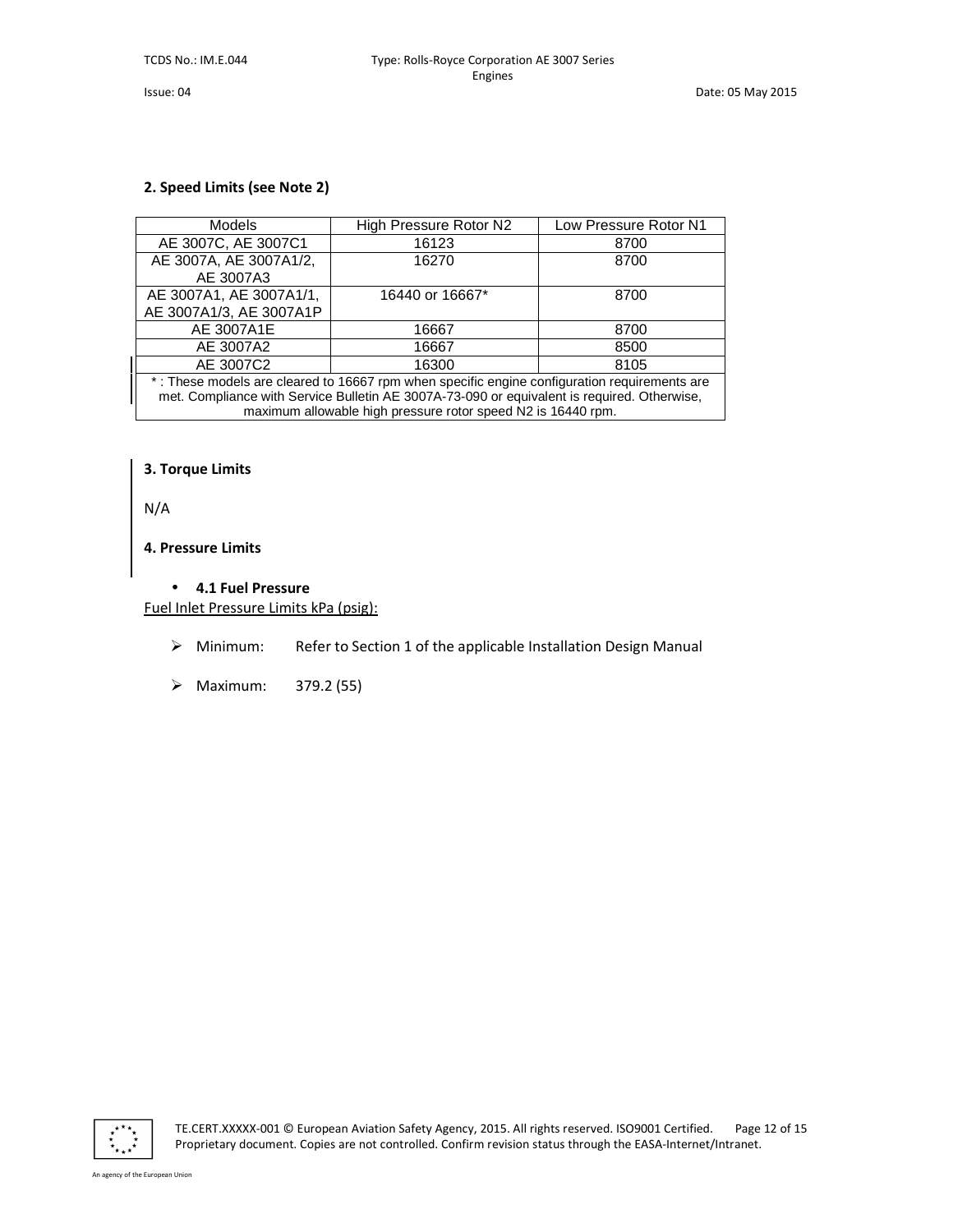# • **4.2 Oil Pressure**

Oil Inlet Pressure Limits kPa (psig):

|                                                             | AE 3007C and                                                    | All models except AE 3007C, | AE 3007C2  |
|-------------------------------------------------------------|-----------------------------------------------------------------|-----------------------------|------------|
|                                                             | AE 3007C1                                                       | AE 3007C1 and AE 3007C2     |            |
| Minimum below 88% N2                                        | 234.5 (34)                                                      | 234.5 (34)                  | 234.5 (34) |
| (N2<14000 rpm)                                              |                                                                 |                             |            |
| Minimum above 88% N2                                        | 331 (48)                                                        | 331 (48)                    | 331 (48)   |
| $(N2>=14000$ rpm)                                           |                                                                 |                             |            |
| Maximum, no time limit <sup>(1)</sup>                       | 655 (95) <sup>(2)(4)</sup> or<br>724 (105) <sup>(2)(4)(5)</sup> | 758 (110)                   | 724 (105)  |
|                                                             |                                                                 |                             |            |
| Maximum, up to 5                                            | N/A                                                             | 793 (115) <sup>(4)</sup>    | N/A        |
| minutes                                                     |                                                                 |                             |            |
| Maximum, up to 2                                            | 1079 $(155)^{(2)(4)}$                                           | 1079 $(155)^{(3)(4)}$       | 1079 (155) |
| minutes                                                     |                                                                 |                             |            |
| <sup>(1)</sup> With oil temperature > $21^{\circ}$ C (70°F) |                                                                 |                             |            |

With oil temperature > 21°C (70°F)

 $^{(2)}$  Compliance with Service Bulletin AE 3007C-79-029 or equivalent is required

(3) Compliance with Service Bulletin AE 3007A-79-025 or equivalent is required

(4) Refer to the Abnormal Operation Section of the applicable Operations Manual

(5) Compliance with Service Bulletin AE 3007C-79-042 or equivalent is required. On engines complying with Service Bulletin AE 3007C-79-042 the maximum allowable oil pressure of 724 kPa (105 psig) will be indicated as 655 kPa (95 psig). All operating procedures and limitations are applied using the indicated oil pressure.

# **5. Time Limited Dispatch (TLD)**

The engine is approved for TLD in accordance with CS-E 1030 and the approved time limits that the engines may operate with control system faults present are defined by the Mandatory Inspections Systems Description Section (05-13-00) and the Time Limits System Description Section (05-14-00) of the applicable Maintenance Manuals. Installation requirements are included in the Installation Design Manual.

#### **6. ETOPS**

N/A

#### **V. Operating and Service Instructions**

| Model       | Engine Maintenance<br>Manual | Installation Design<br>Manual | <b>Operations Manual</b> |
|-------------|------------------------------|-------------------------------|--------------------------|
| AE 3007C    | CSP34012                     | CSP34011                      | CSP30001                 |
| AE 3007A    | CSP34022                     | CSP34021                      | CSP30017                 |
| AE 3007A1/1 | CSP34022                     | CSP34073                      | CSP30017                 |
| AE 3007A1/2 | CSP34022                     | CSP34074                      | CSP30011                 |
| AE 3007A1   | CSP34022                     | CSP34070                      | CSP30017                 |
| AE 3007A1/3 | CSP34022                     | CSP34075                      | CSP30017                 |
| AE 3007A3   | CSP34022                     | CSP34076                      | CSP30017                 |
| AE 3007A1P  | CSP34022                     | CSP34077                      | CSP30017                 |
| AE 3007C1   | CSP34012                     | CSP34011                      | CSP30001                 |
| AE 3007A1E  | CSP34022                     | CSP34095                      | CSP30017                 |
| AE 3007A2   | CSP34022                     | CSP34090                      | CSP30017                 |
| AE 300C2    | CSP34012                     | CSP34122                      | CSP30001                 |



TE.CERT.XXXXX-001 © European Aviation Safety Agency, 2015. All rights reserved. ISO9001 Certified. Page 13 of 15 Proprietary document. Copies are not controlled. Confirm revision status through the EASA-Internet/Intranet.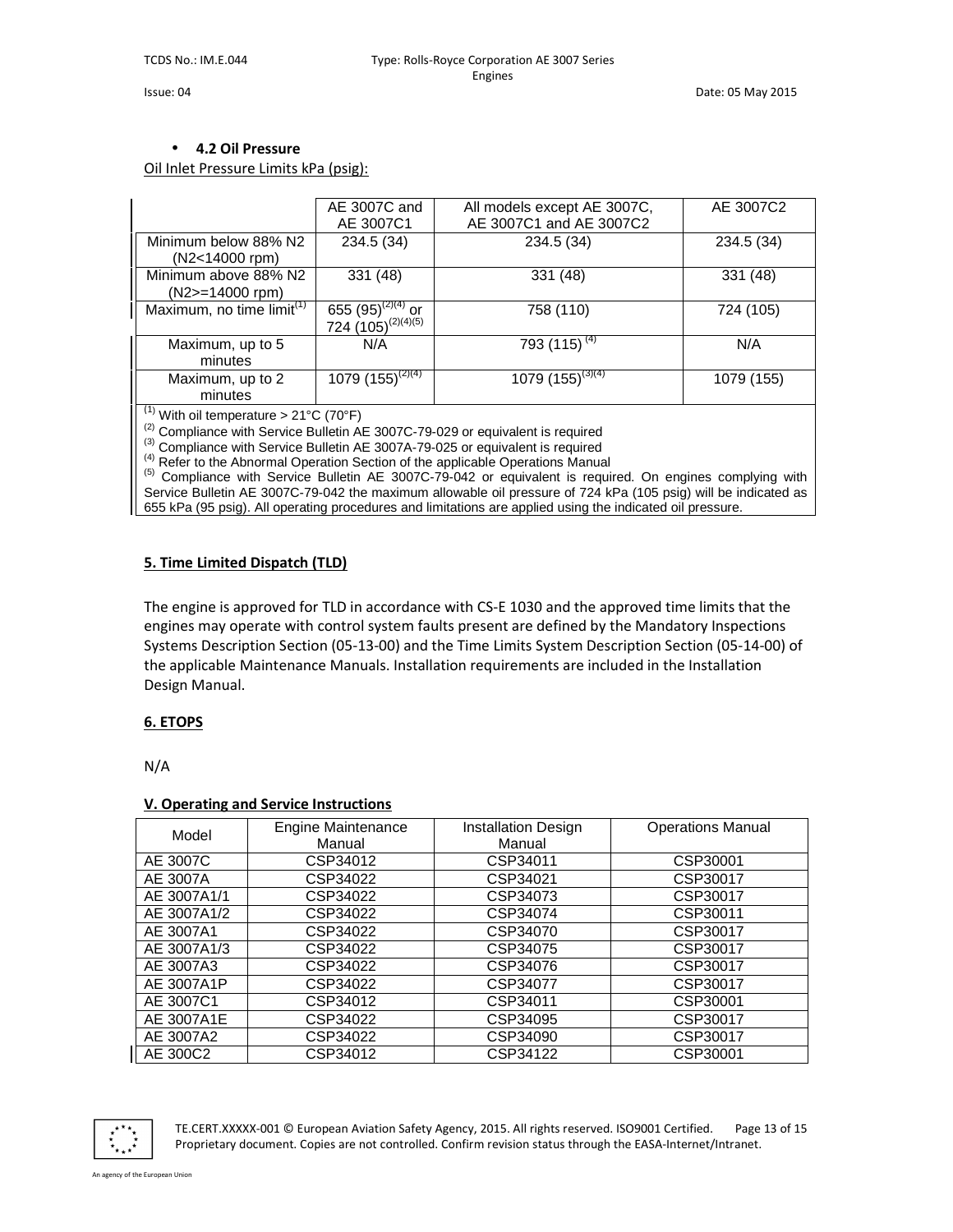# **VI. Notes**

- **Note 1:** Lightning protection requirements an electromagnetic interference are specified in the relevant Installation Design Manual, Section 3.
- **Note 2:** Aircraft mounted engine control equipment consist of two FADEC assembly units, associated sensors and equipment as defined in the following Turbofan Engine Assembly Drawings:

| AE 3007C    | 23057202 revision CW and later     |
|-------------|------------------------------------|
| AE 3007A    | 23054002 revision DM and later     |
| AE 3007A1/1 | 23070002 revision AD and later     |
| AE 3007A1/2 | 23070443 revision H and later      |
| AE 3007A1   | 23070991 revision E and later      |
| AE 3007A1/3 | 23070402 revision A and later      |
| AE 3007A1P  | 23070401 revision F and later      |
| AE 3007A3   | 23070412 revision J and later      |
| AE 3007C1   | 23074408 revision A and later      |
| AE 3007A1E  | 23074862 revision D and later      |
| AE 3007A2   | 23087636 initial release and later |
| AE 3007C2   | 23090589 revision M and later      |

 For AE 3007A1E with two P/N 23076287 FADECs (B7.4 Software) the following restriction applies: Verify N2 speed is less than 9000 rpm prior to initiating any restart attempt.

- **Note 3:** The EASA approved Airworthiness Limitations Section of the Instructions for Continued Airworthiness is published in the applicable "Engine Maintenance Manual" document, chapter 5 "Airworthiness Limitations".
- **Note 4:** The software for the FADEC has been developed and tested in accordance with the provisions of Flight Critical category (level 1) of RTCA DO-178A.
- **Note 5:** Compliance with Service Bulletin AE 3007A-72-384 is required for the AE 3007A2 model.
- **Note 6:** The accessory gearbox mounted accessories provided as part of the engine include permanent Magnet Alternator (PMA), Fuel Pump & Metering Unit (FPMU) and oil Pump. Additional accessory gearbox mounting pads are also provided on the engine for the engine starter, two aircraft electrical generators and one aircraft hydraulic pump.
- **Note 7:** The AE 3007C, AE 3007C1 and AE 3007C2 engine models are approved for use with the Dee Howard thrust reverser type TR7000. The AE 3007A, AE 3007A1/1, AE 3007A1/2, AE 3007A1, AE 3007A1/3, AE 3007A3, AE 3007A1P, AE 3007A1E and AE 3007A2 engine models are approved for use with the Hurel Dubois thrust reverser type 145-77751 series 400 and 600.
- **Note 8:** The AE 3007A, AE 3007C, AE 3007C1, AE 3007A1, AE 3007A1/1, AE 3007A1/3, AE 3007A3, AE 3007A1P, AE 3007A1E and AE 3007A2 engine models were recertified to show compliance with the NOx Standards defined in ICAO Annex 16, Volume II, Part III, Chapter - paragraph 2.3.2 e CAEP/8 NOx Standard



TE.CERT.XXXXX-001 © European Aviation Safety Agency, 2015. All rights reserved. ISO9001 Certified. Page 14 of 15 Proprietary document. Copies are not controlled. Confirm revision status through the EASA-Internet/Intranet.